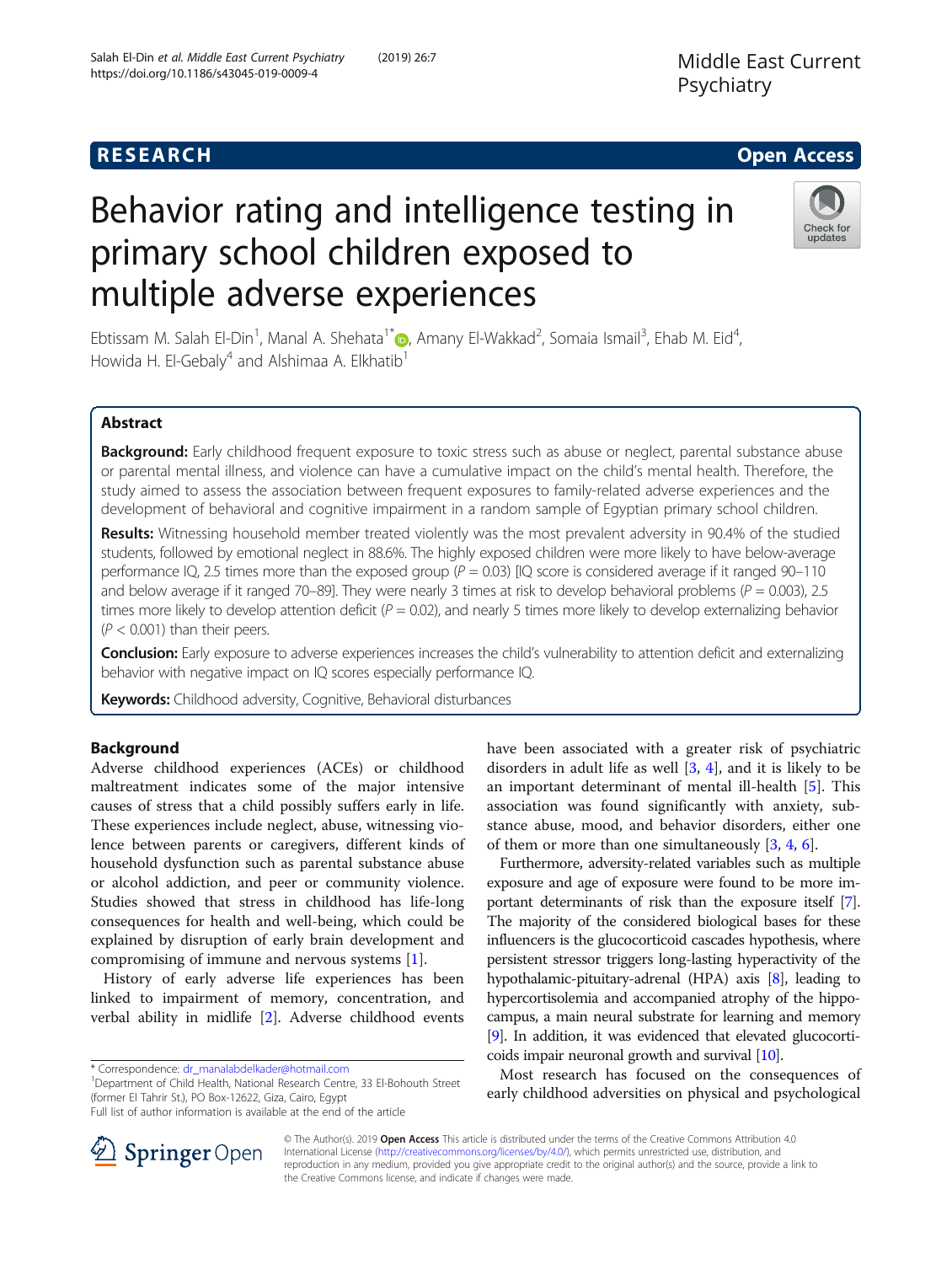health in adults and old age [\[11,](#page-7-0) [12\]](#page-7-0). There is insufficient information about such effects during childhood and adolescence, which is an issue of potential clinical importance. The current study hypothesized that early exposure to multiple or recurrent life difficulties would adversely affect cognitive and behavioral characteristics of children.

Hence, the objective of this study was to assess the association between frequent exposure to family-related adverse experiences and the development of behavioral and cognitive impairment in a random sample of Egyptian primary school children.

## Methods

The current study is a cross-sectional comparative study. Exposure to adverse childhood experiences was the main variable which classified children into two groups: exposed and non-exposed. Behavior and cognitive abilities were the outcomes compared in the two groups. The study was conducted along the period from April 2015 to December 2016.

#### Calculation of sample size

There is a shortage of large-scale, international research on the prevalence of negative life events which may constitute potential childhood adversity. Vanaelst et al. [[13](#page-7-0)] found that 53.4% and 40.3% of the children experienced at least one familial and social adversities or negative life events in 8 European countries, but this prevalence has changed by region and age group. No previous studies have estimated the prevalence of childhood adversity in Egyptian primary school children, so we are guessing that 50% of the primary school children aged 7–11 years have a history of childhood adversity.

Sample size is calculated using the equation published by Dawson-Saunders and Trapp:

$$
n=\frac{t2\times p\times (1-p)}{m2}
$$

where  $n =$  required sample size,  $t =$  confidence level at 95% (standard value of 1.96),  $p =$  estimated prevalence of the problem in the study area, and  $m =$  margin of error at 5% (standard value of 0.05).

Therefore, to detect a true difference of 5% with a confidence level of 95%, a power of 80%, and 10% losses, the assessment would require 60 children for each group (120 for both exposed group and non-exposed group).

The study was planned to recruit 120 students, but it was carried out on 114 students after the omission of subjects whose parents refused to participate.

## Setting

This research was conducted within the framework of community services applied by the National Research Centre to El-Dokki inhabitants. Children were recruited from public primary schools located in El-Dokki district nearby the National Research Centre in Giza governorate. From a list of public primary schools in this district, a representative number of public schools (4 schools) were randomly chosen. In each school, children who had any chronic disease or any disability known to affect cognitive performance or impacting behavior were excluded [[14](#page-7-0), [15](#page-7-0)] (e.g., children with hearing or visual defects, children with history of neonatal traumatic brain injury or meningitis, children with endocrinal diseases or hormonal disturbances, or children with mental affection or motor disability). Then, a systematic random sampling of students from grade 3 to grade 5 was performed. Every 5th student in the class list was invited to participate till the sample size was completed.

## Subjects

The invited students from both sexes who accepted to participate were recruited in the study. Their ages ranged from 7.5 to 11 years old. Younger children were not included because they were unable to answer the researcher's questions in the pilot stage of this study. Similarly, older students were excluded to avoid the confounding effect of pubertal period on behavior. As well, children who had exposed to inevitable adversities were excluded (e.g., orphans).

#### Ethical concern

Approval by the Ethical Committees of the National Research Centre with the number (13-038), the Institute of Postgraduate Childhood Studies, and the Egyptian Ministry of Education was attained. In addition, written informed parental consents were obtained.

All children included in the study were subjected to the following.

## A structured questionnaire for gathering relevant personal data

This questionnaire was filled out by the caregiver while the child was interviewed by the researcher. Data included name, age, sex, residence, maternal and paternal education and occupation, monthly income, and number of family members "for assessment of socioeconomic standard." Thorough medical, perinatal, and developmental histories were obtained.

## Adverse Childhood Experiences International Questionnaire

The original Adverse Childhood Experience Questionnaire (ACE-Q) was a short rating scale designed and first published by Felitti et al. [\[16](#page-7-0)]. It has provided a link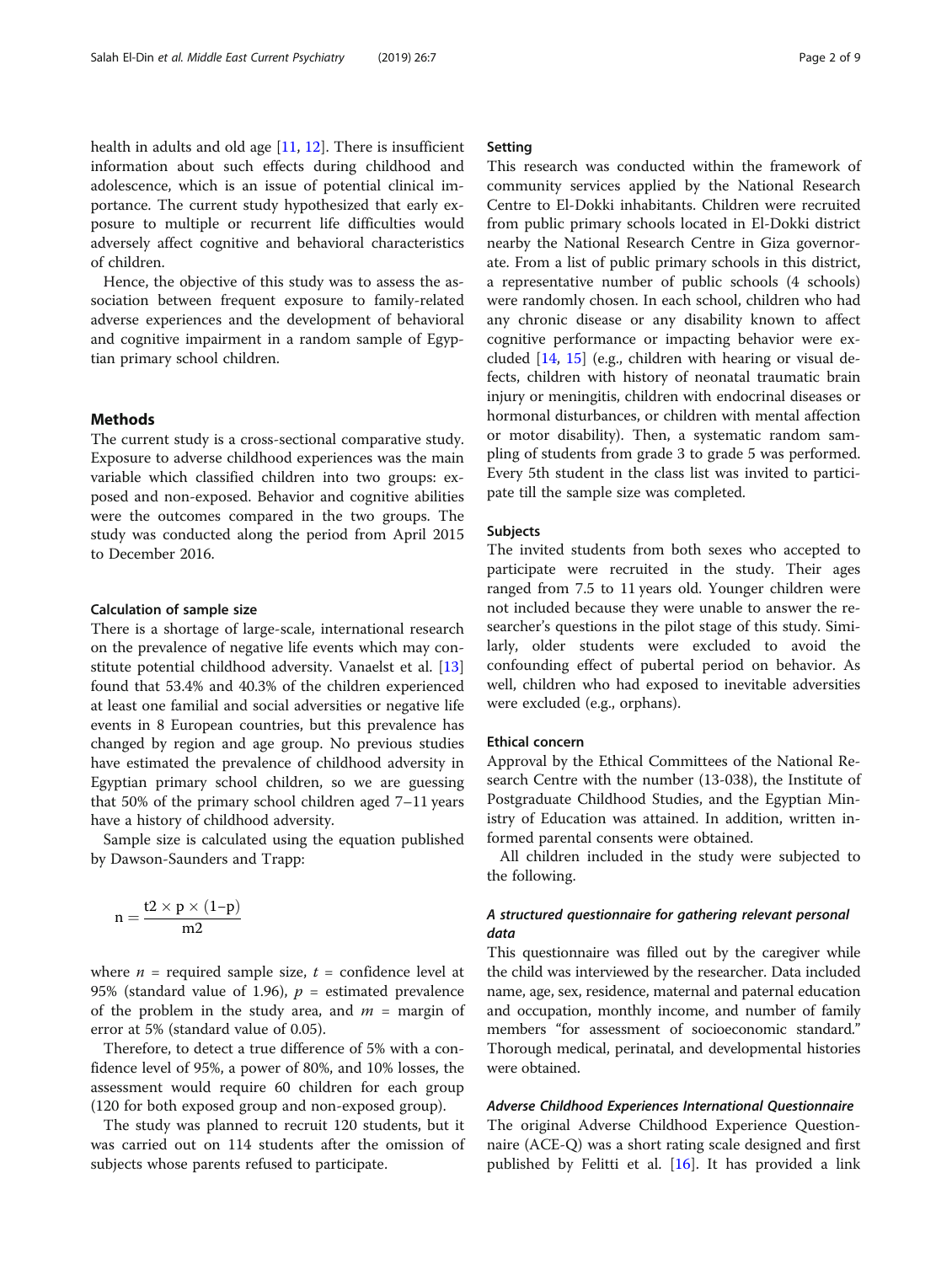between cumulative exposure of ACEs in subjects before the age of 19 and the development of adult physical and mental health problems [[16\]](#page-7-0). ACE event scores were measured for neglect, abuse (physical, sexual, and emotional), and household dysfunction. Respondents were adults, parents of children, or youth themselves. Many questionnaires have been developed after the first ACE questionnaire. All of them were similar in core content and scoring methods and showed consistent associations with poor health outcomes. However, important variations in results of these tools were detected due to different nationalities, cultural background, economic status, age, gender, and professional groups examined [[17\]](#page-7-0). An international questionnaire was developed by the WHO (ACE\_IQ). This questionnaire was field tested in seven countries (China, the Former Yugoslav Republic of Macedonia, Philippines, Thailand, Saudi Arabia, South Africa, and Vietnam). In each country, the ACE-IQ was translated including back-translation into one official language. Respondents were all aged 18 years and over. Questions cover family background, household dysfunction; physical, sexual and emotional abuse and neglect by parents or caregivers; peer violence; witnessing community violence; and exposure to war or collective violence. It was shown that most of its items were easily understood by respondents and easily delivered by interviewers. The aim of the production of this standardized international questionnaire was to reflect the range of adversity prevalence across low-, middle-, and high-income countries. ACE-IQ is being validated through trial implementation as part of broader health surveys [[18](#page-7-0)].

The ACE-IQ also enables the measurement of childhood adversities in all countries and allows comparisons between them, and to assess the associations between childhood adversities and health-risk behaviors and health outcomes in later life [\[18](#page-7-0)]. Although ACE-IQ is considered a good standardized measure of ACEs, potential distortion of results could exist due to memory defects, as the respondent is trying to remember old events.

## ACE-IQ in the current study

In the current study, authors tried to avoid the effect of memory by asking children about the current ACE using the standardized measure (ACE-IQ). Some questions concerned with marriage, work, war, and community violence were omitted from the original form to be appropriate for young age students. Arabic translation of the questionnaire with back translation was achieved by peers efficient in the English language. The questionnaire comprised 23 questions with 4 responses for each question indicating the degree of exposure. The questions' responses include never, once, few times, and many times. Exposure to one adversity is considered

when the student's response is many times, except for sexual abuse. Each student was face to face interviewed to answer the questionnaire. Duration of interview ranged from 20 to 30 min.

According to the number of adversities to which the student was exposed, subjects were classified into two groups: group A, the less exposed group including students who were exposed frequently to one or two adverse experiences, and group B, the highly exposed group including students with frequent or multiple exposure to more than three adverse experiences.

## Assessment of socioeconomic standard

This was done according to the socio-economic level of the Egyptian family scale of Abd Elaziz El Shakhs [[19\]](#page-7-0). It is based on parental education and occupation and family monthly income.

## Behavioral screening using the Pediatric Symptom Checklist-17

PSCL was designed to facilitate the recognition of emotional and behavioral problems so that appropriate interventions can be initiated as early as possible. The PSC-17 consists of 17 items that are rated by parents as "never," "sometimes," or "often" present. A value of 0 is assigned to "never," 1 to "sometimes," and 2 to "often." The total score is calculated by adding together the score for each of the 17 items. A PSC-17 score of 15 or higher suggests the presence of significant behavioral or emotional problems. Three subscales are recognized within the PSC: the PSC-17 Internalizing Subscale (cutoff score of 5 or more), the Attention Subscale (cutoff score of 7 or more), and the Externalizing Subscale (cutoff score of 7 or more) [[20\]](#page-7-0).

## Cognitive functions assessment

Cognitive and intellectual functioning was assessed through the application of the Wechsler Intelligence Scale for Children (WISC-R), the Arabic version [\[21](#page-7-0)]. It is an individually administered intelligence test for children between the ages of 6 and 16 years. It is designed to assess and measure the child's verbal, performance, and full-scale IQ through assessment of different functions (short- and long-term memory, comprehension, information, abstract thinking, problem-solving, and speed of information processing).

#### Statistical analysis

The data was collected and analyzed on personal computer using the Statistical Package for the Social Science (SPSS) version number 18. Description of quantitative (numerical) variables is in the form of mean  $\pm$  standard deviation and range. Qualitative (nominal) variables were in the form of number and percentage. Student's  $t$  test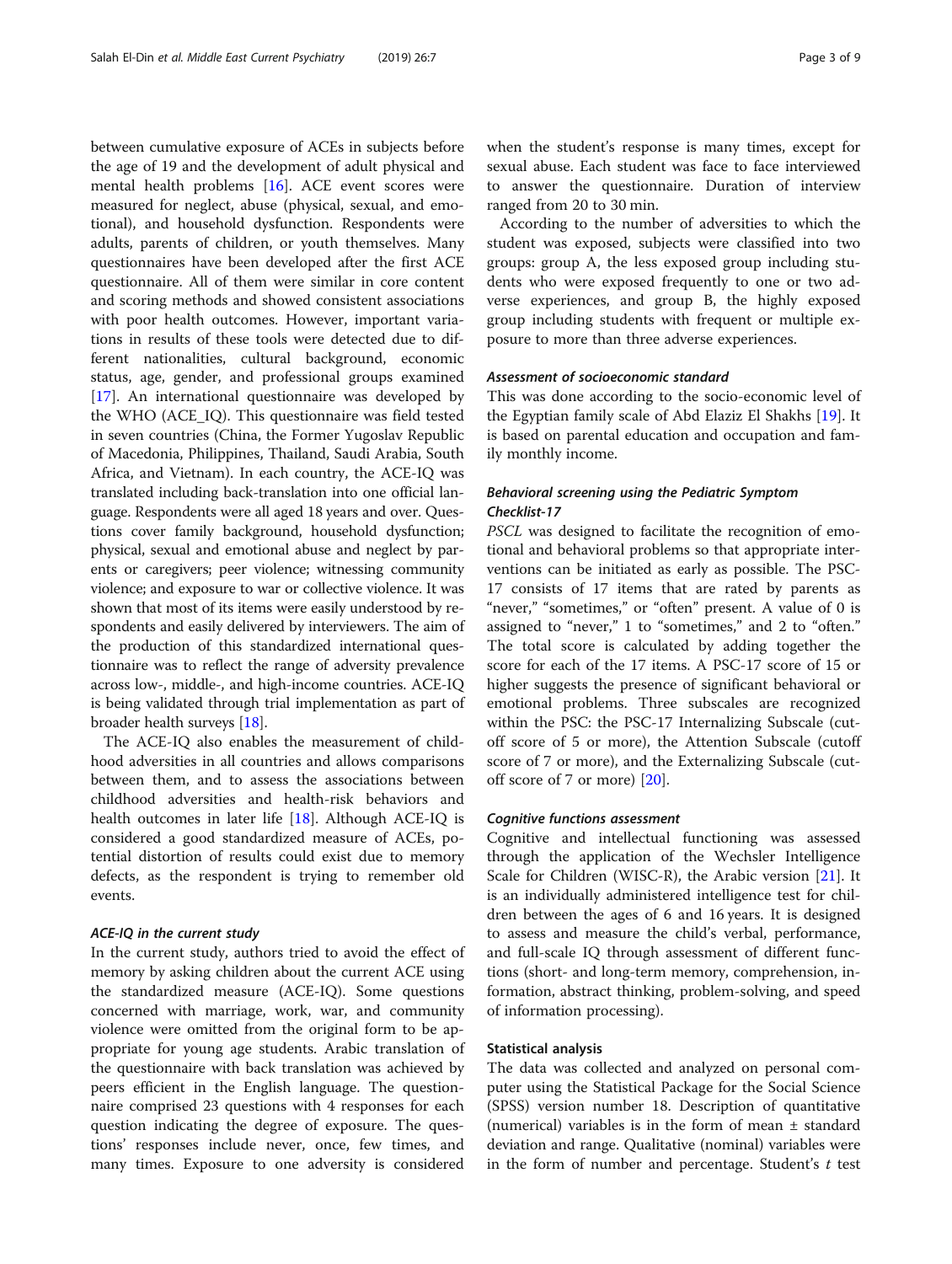of 2 independent samples was used to compare 2 quantitative variables. Odds ratio was used to estimate the risk of developing abnormalities in relation to multiplicity of exposure. A P value of < 0.05 was considered significant.

## Results

The study included 114 students, 61 were females (53.5%) and 53 were males (46.5%). Age of the students ranged from 7.5 to 11 years with a mean of  $9.93 + 0.93$ years. Characteristics of the studied sample are shown in Table 1. The number of non-exposed students to adverse experiences was 3 students only, which represented a very small percentage of the whole sample (2.6%). However, the rest of the study population were exposed frequently to 1 or more types of adverse experiences. Statistical analysis and comparison focused on the 2 main groups: the less exposed group (48.2 %) (who were exposed to 1 or 2 adverse experiences) and the highly exposed group (49.1%) (who were exposed to 3 or more adverse experiences).

The distribution of average and below-average students as regards different IQ scales is presented in Table 1. The percentages of students with affected and nonaffected behavior are shown in the same table.

The percentage distribution of exposed students to different types of adverse experiences is shown in Fig. [1](#page-4-0). The majority of the studied sample (90.4%) was exposed to witnessing household member treated violently, while emotional neglect appeared as the second prevalent adversity in 88.6%. Sexual abuse came as the least adverse experience in 3.5% of the studied population.

There was non-significant statistical difference between both sexes as regards exposure to different types of adversities, except exposure to bullying which was more predominant in boys ( $P < 0.001$ ) (not shown).

Median and range of PSCL scores and different IQ scales are shown in Table [2.](#page-4-0)

Table 1 Characteristics of the studied sample

| Age in (years)                  | Mean $\pm$ SD                          | $9.39 \pm 0.93$ |
|---------------------------------|----------------------------------------|-----------------|
|                                 | Min.-max.                              | $7.58 - 11.0$   |
| Parameter                       |                                        | N(%             |
| Sex                             | Males                                  | 53 (46.5%)      |
|                                 | Females                                | 61 (53.5%)      |
| Socioeconomic level             | Above average                          | $5(4.4\%)$      |
|                                 | Average                                | $9(7.9\%)$      |
|                                 | Below average                          | 50 (43.9%)      |
|                                 | Low                                    | 38 (33.3%)      |
|                                 | Very low                               | 12 (10.5%)      |
| Exposure to adverse experiences | Not exposed                            | 3(2.6%)         |
|                                 | Less exposed (1-2 adversities)         | 55 (48.2%)      |
|                                 | Highly exposed (3 or more adversities) | 56 (49.1%)      |
| Verbal IQ                       | Average                                | 93 (81.6%)      |
|                                 | Below average                          | 21 (18.4%)      |
| Performance IQ                  | Average                                | 40 (35.1%)      |
|                                 | Below average                          | 74 (64.9%)      |
| Full-scale IQ                   | Average                                | 70 (61.4%)      |
|                                 | Below average                          | 44 (38.6%)      |
| PSCL total score                | Non-affected                           | 60 (52.2%)      |
|                                 | Affected                               | 54 (47.8%)      |
| Attention                       | Non-affected                           | 67 (58.8%)      |
|                                 | Affected                               | 47 (41.2%)      |
| Internalizing behavior          | Non-affected                           | 73 (64.0%)      |
|                                 | Affected                               | 41 (36.0%)      |
| Externalizing behavior          | Non-affected                           | 77 (67.5%)      |
|                                 | Affected                               | 37 (32.5%)      |

PSCL Pediatric Symptoms Checklist; IQ score is considered average if it ranged 90–110 and below average if it ranged 70–89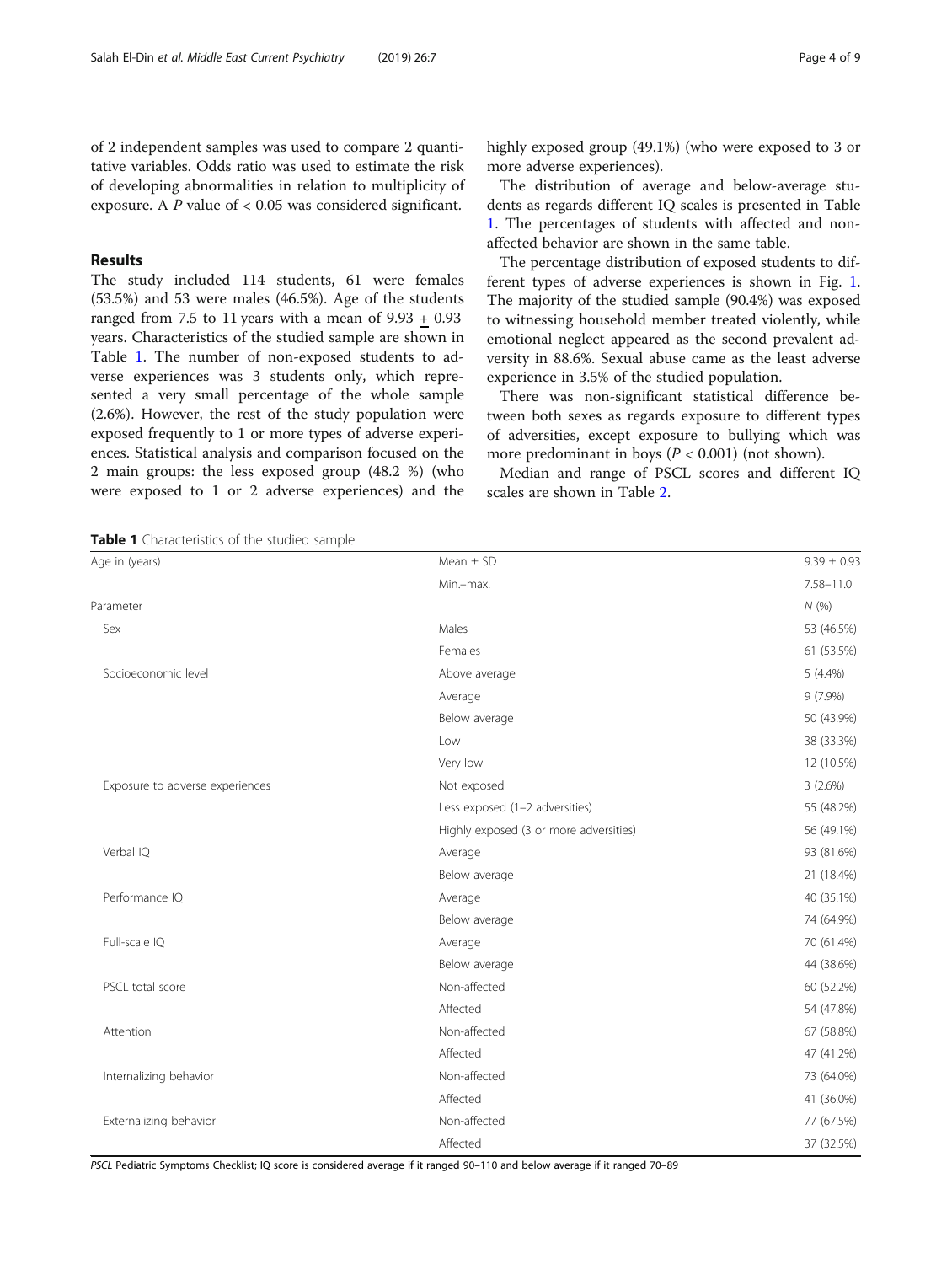<span id="page-4-0"></span>

Odds ratio for the risk of below-average intelligence in relation to multiplicity of adversity exposure is shown in Table [3](#page-5-0). The highly exposed children are more likely to have below-average performance IQ, 2.5 times more than the less exposed group ( $P = 0.03$ ). On the other hand, the increased odds of below-average verbal IQ and full-scale IQ in the highly exposed children do not reach a statistically significant level ( $P > 0.05$ ).

The association between socioeconomic level and performance IQ is studied in Table [4.](#page-5-0)

No significant statistical difference could be detected on comparing means of performance IQ in different social classes. However, the highest means of performance IQ scores were recorded in students belonging to the average and above-average social levels (Table [4](#page-5-0)).

Odds ratio for the risk of behavioral troubles in relation to multiplicity of adversity exposure is presented in Table [5](#page-6-0). The highly exposed children were nearly 3 times at risk to develop symptoms of behavioral problems more than the less exposed group ( $P = 0.003$ ), 2.5

Table 2 Median and range of different IQ scales and Pediatric Symptom Checklist scores

| Parameter              | Median (IQR)    |
|------------------------|-----------------|
| Verbal IQ              | $100(94 - 111)$ |
| Performance IQ         | $85(75-93)$     |
| Full-scale IO          | $92(83 - 101)$  |
| PSCL score             | $14(10-20)$     |
| Attention              | $6(4-8)$        |
| Internalizing behavior | $4(2-5)$        |
| Externalizing behavior | $5(3-7)$        |

PSCL Pediatric Symptoms Checklist

times more likely to develop attention deficit  $(P = 0.02)$ , and nearly 5 times more likely to develop externalizing behavior ( $P = 0.0003$ ). On the other hand, the highly exposed group is 1.6 times more susceptible to develop internalizing behavior more than the less exposed group, but this difference did not reach the significant level as  $P > 0.05$ .

## **Discussion**

Early experiences are important public health issue, as positive and negative childhood experiences have a tremendous impact on future physical and mental health [\[22\]](#page-7-0).

The current study was conducted to test the effect of exposure to different adverse experiences in childhood on the risk of developing early behavioral and cognition abnormalities. The studied sample was chosen from public school to minimize the confounding effect of socioeconomic position on behavior and cognitive functions. They were in the pre-pubertal age to avoid the effect of puberty on psychological status. It was awful to find that all the recruited children were exposed to daily life adversities except for three. Accordingly, the researchers imposed to classify the sample into two groups according to multiplicity of adversity exposure. It was notable that witnessing household member treated violently came as the most encountered adversity with prevalence rate of 90.4%, and emotional neglect was coming after by 88.6 %, while sexual abuse came at the last with a prevalence of 3.5%. Other types of adversities encountered in this study were emotional abuse, physical abuse, physical neglect, family separation, bullying, and community violence.

In comparison to the current findings, a Brazilian study found that physical violence was the most prevailing form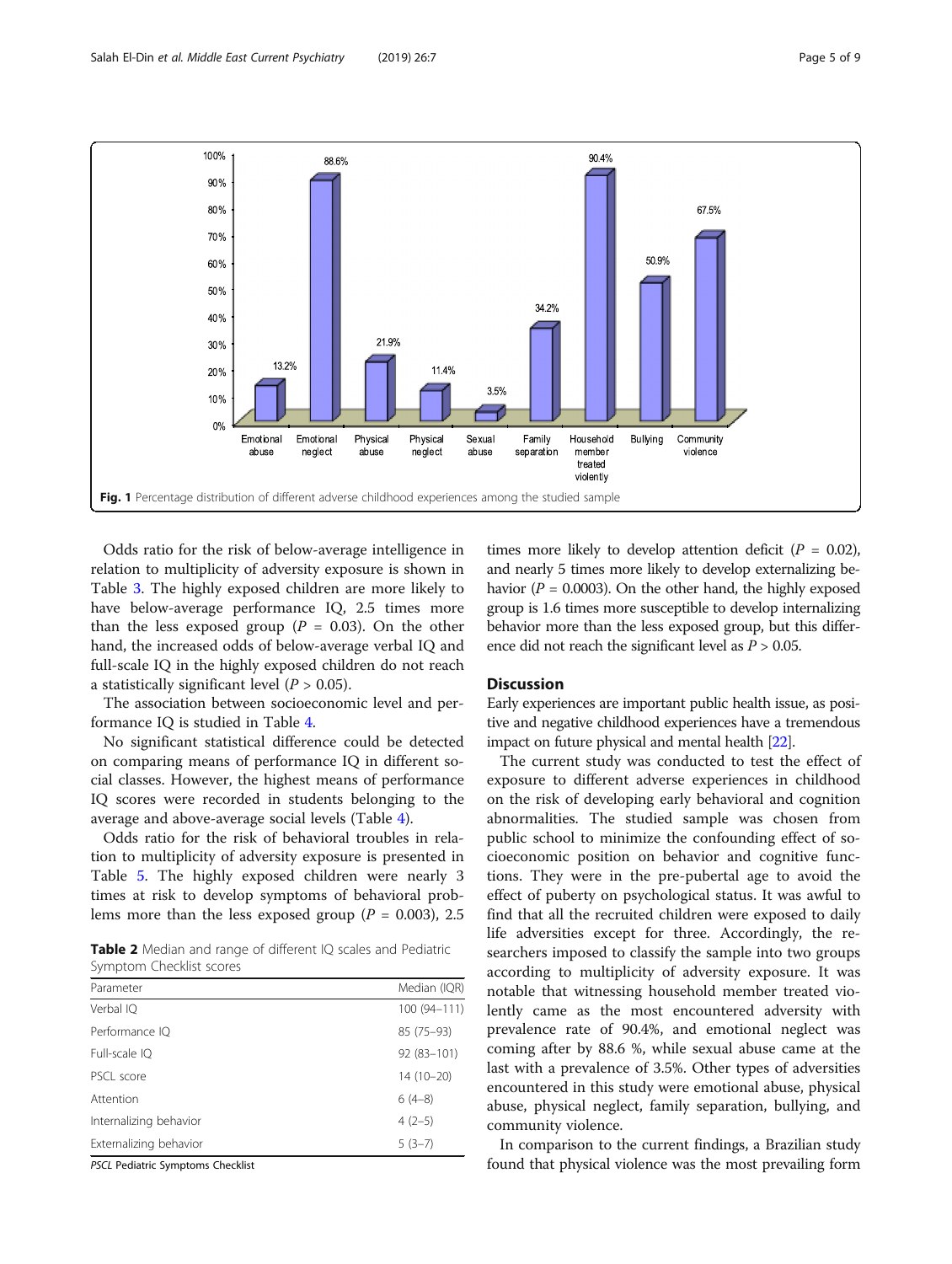<span id="page-5-0"></span>**Table 3** The risk of below-average intelligence in relation to exposure to multiple adversities

|                     | $\tilde{}$<br>$\tilde{}$       |                          |                     |       |           |
|---------------------|--------------------------------|--------------------------|---------------------|-------|-----------|
| Exposed groups      | Children with below-average IQ | Children with average IQ | OR (95% CI)         |       | $P$ value |
| Full-scale IQ       |                                |                          |                     |       |           |
| Highly exposed (56) | 24                             | 32                       | $1.54(0.7 - 3.34)$  | 1.098 | 0.272     |
| Less exposed (55)   | 18                             | 37                       |                     |       |           |
| Verbal IO           |                                |                          |                     |       |           |
| Highly exposed (56) | 12                             | 44                       | 1.39 (0.53-3.63)    | 0.682 | 0.490     |
| Less exposed (55)   | 9                              | 46                       |                     |       |           |
| Performance IO      |                                |                          |                     |       |           |
| Highly exposed (56) | 42                             | 14                       | $2.50(1.12 - 5.59)$ | 2.232 | $0.03*$   |
| Less exposed (55)   | 30                             | 25                       |                     |       |           |

\*Significant at P < 0.05; IQ score is considered average if it ranged 90–110 and below average if it ranged 70–89

of maltreatment, as it was encountered in 58% of investigated population, followed by neglect and psychological abuse [\[23\]](#page-7-0). Another study conducted in Taiwan revealed that psychological neglect was the most prevalent (69%), followed by physical neglect (66.5%), paternal physical abuse (15%), maternal physical abuse (14.7%), and sexual violence (9.2%) [\[24\]](#page-7-0). There is a wide variation in the prevalence rate of different types of adversities between studies that could be explained by different cultures, varied definitions of maltreatment, using of diverse research methodologies, and varying characteristics of studied populations.

The current study hypothesized that highly exposed children to multiple adversities would perform lower than the non-maltreated group in different neurocognitive domains. Results supported this hypothesis and provided additional evidence for the growing pediatric literature linking maltreatment to neurocognitive functions. It was found that the highly exposed group was 2.5 times more likely to have below-average performance IQ than the less exposed one, while the increased odds of below-average verbal IQ and full-scale IQ did not reach significant level.

There were notable similarities between the current findings and other prior researches such as studies of De Bellis et al. [\[25](#page-7-0)] and Goodman et al. [\[26\]](#page-7-0) who found that

Table 4 Mean, minimum, and maximum of performance IQ scores in different socioeconomic levels

| Socioeconomic | Performance IQ value |            |
|---------------|----------------------|------------|
| level         | Mean $\pm$ SD        | Min.-max.  |
| Above average | $93.6 \pm 12.681$    | $78 - 111$ |
| Average       | $94.33 \pm 11.99$    | $68 - 106$ |
| Below average | $83.08 \pm 11.168$   | $62 - 104$ |
| l ow          | $84.58 \pm 15.397$   | $65 - 121$ |
| Very low      | $80.25 + 14.201$     | $65 - 104$ |
| F             | 2.308                |            |
| $P$ value     | 0.063                |            |

child maltreatment could be linked to global cognitive deficit, including impaired intelligence. They recorded troubles with school-based learning and a susceptibility to ongoing risk for neurodevelopmental challenges in neglected children, especially in memory and attention/ executive function. In accordance, De Bellis and Zisk [[27\]](#page-7-0) proved the effect of exposure to maltreatment on the growth of specific areas of the brain concerned with executive and cognitive functions such as the prefrontal cortex and cerebellum, leading to adverse cognitive development.

These findings could be explained by the persistent high level of stress hormones that harm the brain architecture, particularly in the areas that have many glucocorticoid receptors such as the prefrontal cortex, orbitofrontal cortex, amygdala, and hippocampus. Consequently, there will be alterations in their functions such as executive functions, learning, and memory [[28\]](#page-7-0).

Recently, Piccolo et al. [\[29](#page-7-0)] raised the contribution of socioeconomic standard (SES) to performance IQ. That was explained by poor stimulation and lack of access to materials and activities that favor cognitive development in families of low socioeconomic status. However, in the current study, this effect of SES was not obvious. This could be explained by the homogenous SES among the studied sample. The majority of the sample belonged to the below-average and low socioeconomic standard (77%), and just few number of the children were from the average (7.9%) and above average (4.4%) levels.

On the other hand, the present study hypothesized that maltreatment during early childhood would adversely affect different psychosocial aspects. It was proved that children from the highly exposed group are 3 times at risk to develop symptoms of behavioral disorders, 2.5 times to develop inattention problems, and 5 times to develop externalizing behaviors more than the less exposed group. As regards internalizing behavior, the highly exposed group was 1.6 times at risk more than the less exposed one but this difference did not reach a significant level.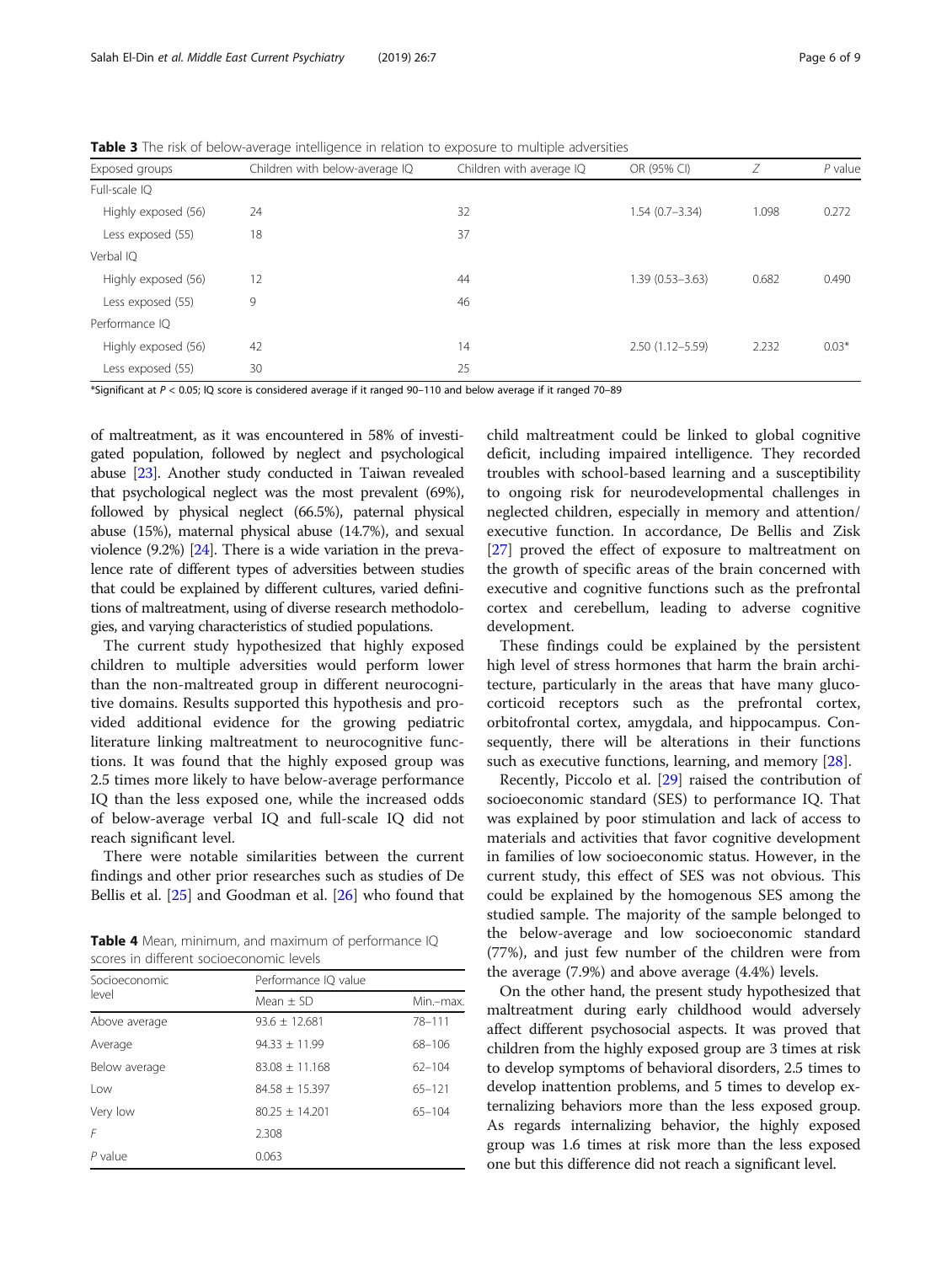|                            | Affected students | Non-affected students | OR (95% CI)          | Ζ     | $P$ value |
|----------------------------|-------------------|-----------------------|----------------------|-------|-----------|
| Any behavioral abnormality |                   |                       |                      |       |           |
| Highly exposed (56)        | 36                | 20                    | $3.32(1.51 - 7.24)$  | 3.006 | $0.003*$  |
| Less exposed (55)          | 19                | 36                    |                      |       |           |
| Attention deficit          |                   |                       |                      |       |           |
| Highly exposed (56)        | 30                | 26                    | 2.58 (1.19-5.61)     | 2.392 | $0.02*$   |
| Less exposed (55)          | 17                | 38                    |                      |       |           |
| Externalizing behavior     |                   |                       |                      |       |           |
| Highly exposed (56)        | 28                | 28                    | $5.11(2.12 - 12.39)$ | 3.610 | $0.000*$  |
| Less exposed (55)          | 9                 | 46                    |                      |       |           |
| Internalizing behavior     |                   |                       |                      |       |           |
| Highly exposed (56)        | 24                | 32                    | $1.68(0.77 - 3.65)$  | 1.300 | 0.193     |
| Less exposed (55)          | 17                | 38                    |                      |       |           |

<span id="page-6-0"></span>Table 5 The risk of behavioral problems in relation to exposure to multiple adversities

\*Significant at  $P < 0.05$ 

This was consistent with previous study of Milot et al. [[30\]](#page-7-0) who found a significant relation between maltreatment and development of externalizing problems in 3 to 6 years old children raised in economically disadvantaged families. In addition, Holmes et al. [[31](#page-7-0)] revealed that children who were physically abused were 1.5 times more likely to demonstrate clinical levels of aggressive act relative to children who were not physically abused. The study suggested that early behavioral adaptations could determine either enhanced or disrupted behavioral functioning during later life. Intimate relationship was found between adverse childhood experiences and impairment of social functioning with increased risk of externalizing behaviors that was explained by the impacts of past experiences on emotions generation and regulation which are controlled by complex interplay between cortical and limbic brain regions [\[32\]](#page-7-0).

In contrast with our findings, other studies documented that history of child maltreatment was significantly related to internalizing behaviors [[30,](#page-7-0) [32,](#page-7-0) [33\]](#page-7-0). The masked significance of internalizing behavior in the current study could be explained by the low educational and socioeconomic level of the majority of mothers "who were the reporters of their children's behavior." These mothers usually emphasize on the most pressing symptoms such as aggressive reactions or learning problems, but when the child is introverted or depressed, he will not attract the attention of the mother as long as he or she is not a troublemaker.

As regards inattention problems and its relation to childhood adversities, our findings were matched with database analytical study of Irigaray et al. [[34](#page-8-0)] that was done to evaluate the influence of child maltreatment on cognitive functioning. It showed that maltreatment during childhood had deleterious effects on attention and cognitive functioning. In the same context, Beers and De Bellis [\[35](#page-8-0)] documented that maltreated children performed more poorly on measures of attention and abstract reasoning.

## Study limitations

During design of the current study, researchers tried to minimize confounding variables affecting cognitive and psychosocial status. Therefore, students were recruited from public schools with nearly the same social standard, and this resulted in lack of unexposed individuals to be compared with the exposed group. The consequences of childhood adversities were studied only in relation to the number of adversities. The small sample size restricted the ability to study the effect of each type of adversities on behavior and intelligence.

## Conclusion

Children exposed to multiple adverse experiences are more likely to develop behavioral problems, attention deficit, externalizing behavior, and low-performance IQ. The study highlights the need for urgent policy and intervention programs to raise the public awareness about the damaging effects of daily-life stressors on children's mental health and upcoming productivity. It is preferable in future studies to involve an un-exposed children as a control group, estimate a biological marker of chronic stress such as hair cortisol, and studying its association with cognitive and behavior consequences.

## Abbreviations

ACE-IQ: Adverse Childhood Experiences International Questionnaire; ACEs: Adverse childhood experiences; HPA: Hypothalamic pituitary adrenal; PSC-17: Pediatric Symptom Checklist-17; SES: Socioeconomic standard; WISC-R: Wechsler Intelligence Scale for Children

#### Acknowledgements

The authors would thank all participants and their parents.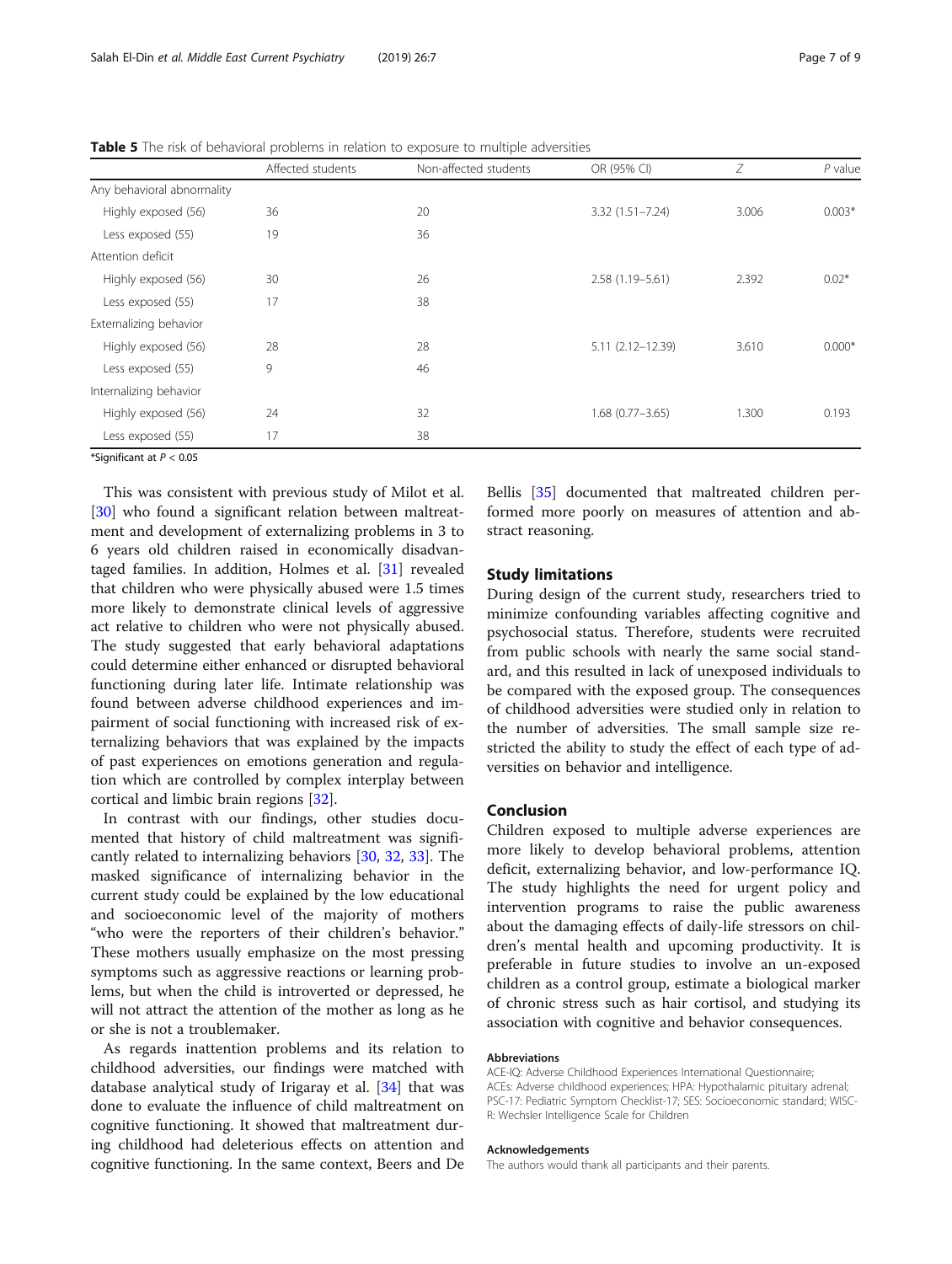#### <span id="page-7-0"></span>Authors' contributions

EMS, EME, and HHE conceived and designed the experiments. AEW, SI, and AAE performed the experiments. EMS, MAS, and AAE analyzed the data. EMS, AEW, and SI contributed reagents/materials/analysis tools. EMS, MAS, and AAE were major contributors in writing the manuscript. All authors read and approved the final manuscript.

#### Funding

The authors have no support or funding to report.

#### Availability of data and materials

The datasets analyzed during the current study are available from the corresponding author on reasonable request.

#### Ethics approval and consent to participate

The Ethical Committees of the National Research Centre approved the study with the number (13-038). Written informed parental consents were obtained.

#### Consent for publication

Not applicable.

#### Competing interests

The authors declare that they have no competing interests.

#### Author details

<sup>1</sup>Department of Child Health, National Research Centre, 33 El-Bohouth Street (former El Tahrir St.), PO Box-12622, Giza, Cairo, Egypt. <sup>2</sup>Department of Medical Physiology, National Research Centre, Giza, Cairo, Egypt. <sup>3</sup>Medical Molecular Genetics, National Research Centre, Giza, Cairo, Egypt. 4 Department of Medical Studies, Faculty of Postgraduate Childhood Studies, Ain Shams University, Cairo, Egypt.

#### Received: 24 July 2019 Accepted: 11 November 2019 Published online: 16 December 2019

#### References

- 1. World Health Organization (2018) Adverse childhood experiences international questionnaire. In: Adverse Childhood Experiences International Questionnaire (ACE-IQ). WHO, Geneva Available from[:http://www.who.int/](http://www.who.int/violence_injury_prevention/violence/activities/adverse_childhood_exp) [violence\\_injury\\_prevention/violence/activities/adverse\\_childhood\\_exp](http://www.who.int/violence_injury_prevention/violence/activities/adverse_childhood_exp). Cited 15 May 2019
- 2. Richards M, Wadsworth ME (2004) Long term effects of early adversity on cognitive function. Arch Dis Child 89(10):922–927
- 3. Kessler RC, McLaughlin KA, Green JG, Gruber MJ, Sampson NA, Zaslavsky AM et al (2010) Childhood adversities and adult psychopathology in the WHO World Mental Health Surveys. Br J Psychiatry 197:378–385
- 4. Green JG, McLaughlin KA, Berglund PA, Gruber MJ, Sampson NA, Zaslavsky AM (2010) Childhood adversities and adult psychiatric disorders in the national comorbidity survey replication I associations with first onset of DSM-IV disorders. Arch Gen Psychiatry 67:113–123
- 5. Cuijpers P, Smit F, Unger F, Stikkelbroek Y, Ten Have M, De Graaf R (2011) The disease burden of childhood adversities in adults: a population-based study. Child Abuse Negl 35:937–945
- 6. Scott KM, McLaughlin KA, Smith DAR, Ellis P (2012) Childhood maltreatment and adult DSM-IV mental disorders: comparison of prospective and retrospective findings. Br J Psychiatry 200:469–475
- 7. Schreier A, Wolke D, Thomas K (2009) Prospective study of peer victimization in childhood and psychotic symptoms in a nonclinical population at age 12 years. Arch Gen Psychiatry 66:527–536
- Ladd CO, Owens MJ, Nemeroff CB (1996) Persistent changes in corticotropin-releasing factor neuronal systems induced by maternal deprivation. Endocrinology 137:1212–1218
- 9. Heim C, Newport DJ, Bosnal R, Miller AH, Nemeroff CB (2001) Altered pituitary-adrenal axis responses to provocative challenge tests in adult survivors of childhood abuse. Am J Psychiatry 158:575–581
- 10. Duman RS (2009) Neuronal damage and protection in the pathophysiology and treatment of psychiatric illness: stress and depression. Dialogues Clin Neurosci 11:239–255
- 11. Chapman DP, Whitfield CL, Felitti VJ, Dube SR, Edwards VJ, Anda RF (2004) Adverse childhood experiences and the risk of depressive disorders in adulthood. J Affect Disord 82(2):217–225
- 12. Carpenter LL, Tyrka AR, Ross NS, Khoury L, Anderson GM et al (2009) Effect of childhood emotional abuse and age on cortisol responsivity in adulthood. Biol Psychiatry 75:66–69
- 13. Vanaelst B, Huybrechts I, De Bourdeaudhuij I, Bammann K, Hadjigeorgiou C, Eiben G et al (2012) Prevalence of negative life events and chronic adversities in European pre- and primary-school children: results from the IDEFICS study. Arch Public Health 70:26
- 14. Elzaree FA, Shehata MA, El Wakeel MA, El-Alameey IR, AbuShady MM, Helal SI (2018) Adaptive functioning and psychosocial problems in children with beta thalassemia major. Open Access Maced J Med Sci 6(12):2337–2341
- 15. El-Alameey IR, Alzaree F, Shehata MA, Shady MMA, Atti MA, El-Khonezy MI (2019) Neurocognitive function and its related potentials in children with beta thalassemia major: an Egyptian study. Open Access Maced J Med Sci 7(3):322–328
- 16. Felitti VJ, Anda RF, Nordenberg D, Williamson DF, Spitz AM, Edwards V et al (2019) Relationship of childhood abuse and household dysfunction to many of the leading causes of death in adults: the Adverse Childhood Experiences (ACE) Study. Am J Prev Med 56(6):774–786
- 17. Bethell CD, Carle A, Hudziak J, Gombojav N, Powers K, Wade R, Braveman P (2017) Methods to assess adverse childhood experiences of children and families: toward approaches to promote child well-being in policy and practice. Acad Pediatr 17(7):S51–S69
- 18. WHO (2011) Adverse childhood experiences international questionnaire, pilot study review and finalization meeting. WHO Headquarters, Geneva Available from [https://www.who.int/violence\\_injury\\_prevention/violence/](https://www.who.int/violence_injury_prevention/violence/activities/adverse_childhood_experiences/global_research_network_may_2011.pdf) [activities/adverse\\_childhood\\_experiences/global\\_research\\_network\\_may\\_2](https://www.who.int/violence_injury_prevention/violence/activities/adverse_childhood_experiences/global_research_network_may_2011.pdf) [011.pdf.](https://www.who.int/violence_injury_prevention/violence/activities/adverse_childhood_experiences/global_research_network_may_2011.pdf) Cited 12 Apr 2016
- 19. El-Shakhs AE (2013) Social level and the economic scale of the family: the scale manual, 2nd edn. Anglo-Egyptian library, Cairo
- 20. Gardner W, Murphy M, Childs G (1999) The PSC-17: a brief pediatric symptom checklist including psychosocial problem subscales: a report from PROS and ASPN. Ambul Child Health 5:225–236
- 21. Ismaiel E, Kamel M (1999) Wechsler intelligence scale for children revised, Arabic version, 7th edn. El-Nahda El Massryia, Cairo
- 22. Center for Disease Control and Prevention (2016) Adverse childhood experiences. Available from [https://www.cdc.gov/violenceprevention/](https://www.cdc.gov/violenceprevention/childabuseandneglect/acestudy/index.html) [childabuseandneglect/acestudy/index.html](https://www.cdc.gov/violenceprevention/childabuseandneglect/acestudy/index.html). Cited 12 Apr 2016
- 23. Brito AMM, Zanetta DMT, Mendonça RCV, Barison SZP, Andrade VAG (2005) Violência doméstica contra crianças e adolescentes: Estudo de um programa de intervenção. Cien Saude Colet 10(1):143–149
- 24. Hsieha YP, Tao Shenb AC, Weic HS, Fengd JY, Huange SCY, Hwaf HL (2016) Associations between child maltreatment, PTSD, and internet addiction among Taiwanese students. Comput Hum Behav 56:209–214
- 25. De Bellis M, Hooper SR, Spratt EG, Woolley DP (2009) Neuropsychological findings in childhood neglect and their relationships to pediatric PTSD. J Int Neuropsychol Soc 15(6):868–878
- 26. Goodman GS, Quas JA, Ogle CM (2010) Child maltreatment and memory. Annu Rev Psychol 61:325–351
- 27. De Bellis MD, Zisk AAB (2014) The biological effects of childhood trauma. Child Adolesc Psychiatr Clin N Am 23(2):185–222
- 28. National Scientific Council on the Developing Child. (2011) Building the brain's "air traffic control" system: how early experiences shape the development of executive function. (Working paper 11). Available from [https://developingchild.harvard.edu/wp-content/uploads/2011/05/How-](https://developingchild.harvard.edu/wp-content/uploads/2011/05/How-Early-Experiences-Shape-the-Development-of-Executive-Function.pdf)[Early-Experiences-Shape-the-Development-of-Executive-Function.pdf.](https://developingchild.harvard.edu/wp-content/uploads/2011/05/How-Early-Experiences-Shape-the-Development-of-Executive-Function.pdf) Cited 15 Mar 2016
- 29. Piccolo Da Rosa L, Arteche AX, Fonseca RP, Grassi-Oliveria R, Salles JF (2016) Influence of family socioeconomic status on IQ, language, memory and executive functions of Brazilian children. Psicol. Refl. Crít. 29, 23(2016) <https://doi.org/10.1186/s41155-016-0016-x>
- 30. Milot T, Éthier LS, St-Laurent D, Provost MA (2010) The role of trauma symptoms in the development of behavioral problems in maltreated preschoolers. Child Abuse Negl 34(4):225–234
- 31. Holmes MR, Yoon S, Voith LA, Kobulsky JM, Steigerwald S (2015) Resilience in physically abused children: protective factors for aggression. Behav Sci 5: 176–189
- 32. Dvir Y, Frod JD, Hill M, Frazier JA (2014) Childhood maltreatment, emotional dysregulation, and psychiatric comorbidities. Harv Rev Psychiatry 22(3):149–161
- 33. Lewis TL, Kotch J, Wiley TR, English DJ, Thompson R, Zolotor AJ, Block SD, Dubowitz H (2011) Internalizing problems: a potential pathway from child maltreatment to adolescent smoking. J Adolesc Health 48(3):247–252